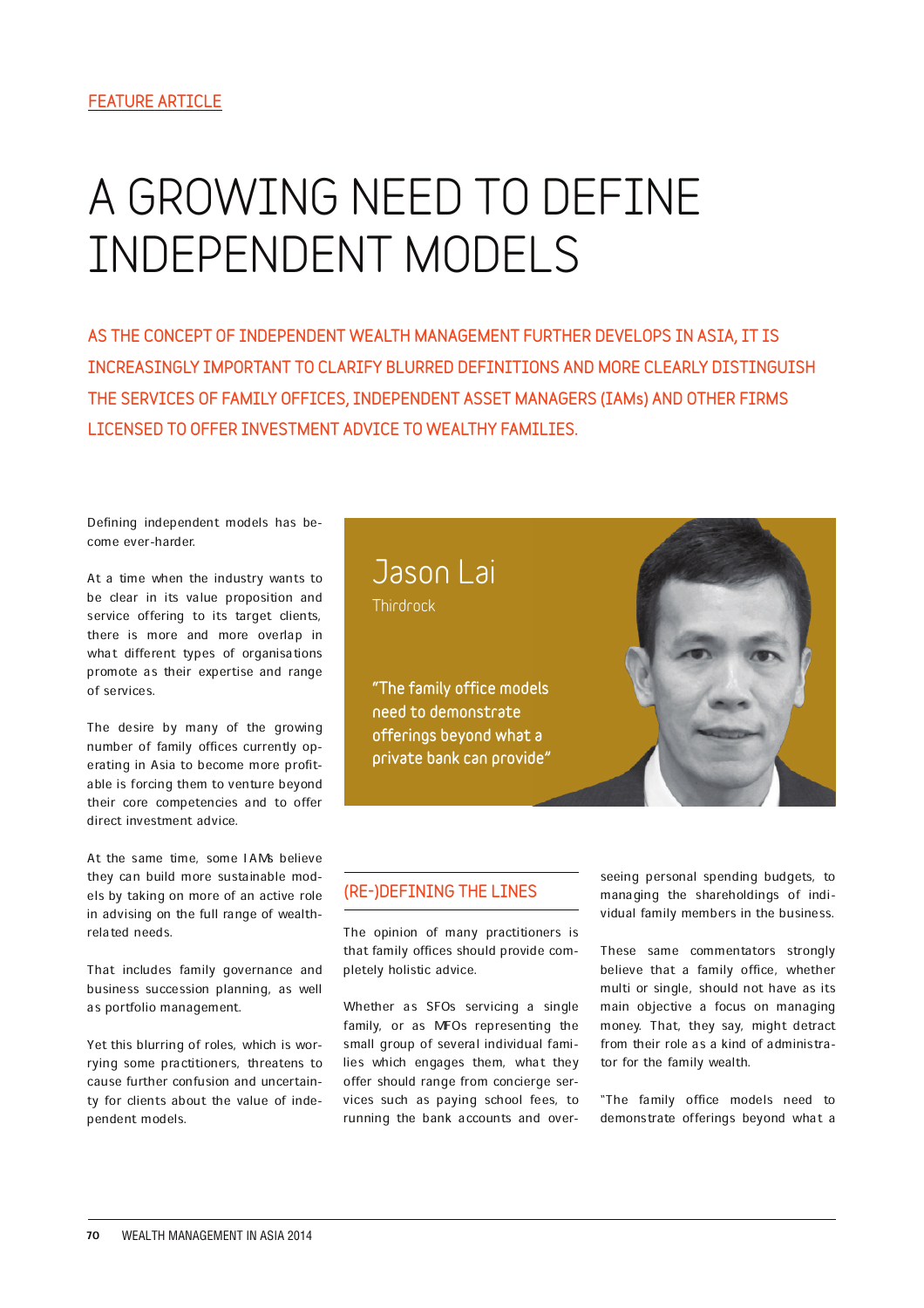#### FEATURE ARTICLE

private bank can provide," says Jason Lai, group managing partner and chief executive officer of Thirdrock, "particularly in the private investment space, and in other financial services such as asset management, corporate finance, succession and tax planning, stripped of all the red tape."

But when it comes to the investment portfolio, many practitioners at IAMs say the family office should engage external bankers and fund managers for the necessary expertise.

By contrast, an IAM should focus on managing assets. ªThe IAM is viewed as a platform that MFOs and SFOs can tap into so that they are empowered with universal banking capabilities; it is a sub-set of the family office," explains Lai.

According to Sylvie Khau, head of advisory, financial products, for independent, asset managers at Vontobel Financial Products (Asia Pacific) Pte Ltd, Asian investors have typically seen their wealth flourish through running businesses. They don`t have the same tradition of wealth heritage as exists in Europe.

This difference tends to translate into Asian HNW individuals developing a very pragmatic sense and certainly a higher degree of risk-taking in their wealth management options, she says.

As a result, the IAM model is supported and acceptable in Asia. ªThe values of independence of advice and alignment of interests are of prime concern and appeal, to preserve their hard-earned fortune," she explains.

#### THE CHALLENGE OF BEING ALL-THINGS-TO-ALL-CLIENTS

One of the biggest challenges for many family offices has been consistently making enough money to justify their more holistic role. In response, some of them have been bidding to manage the family's financial assets, too.

This means they can then charge a fund management fee to help them bring in more revenue.

Some US and European family offices have also adapted their models for Asia to provide both family office services and fund management.

Pure family offices are therefore rarer to find in Asia; they are increasingly applying for a licence from the regulators to manage assets.

For IAMs, meanwhile, their role has become more than just managing a client's money.

As trusted advisers, they tend to have clients coming to them to want to discuss aspects of their family and business which are more than the adviser's duty, theoretically, to get involved in, explains Anthonia Hui of AL Wealth Partners.

This includes providing more of a family office-type offering, including concierge-style services - such as booking hotels, buying concert tickets or paying school fees.

Discussions might also focus on business advice or consolidation of assets among various banks.

That has driven a lot of IAMs to realise that they are more than just an extension to the banker or an asset manager, adds Hui.

Yet by crossing over into providing a wider range of services, this impinges on the domain of family offices. To do this successfully is easier said than done. Two notable characteristics of many Asian families include the fact

## Defining IAMs, MFOs and SFOs

Practitioners seem to agree on one thing about independent wealth management models: they are difficult to define.

In particular, they say, the distinction between an MFO and an IAM is unclear because many MFOs are increasingly doing the same as IAMs, and vice-versa.

However, a "pure" definition of each type of firm might be considered to be the following:

 $\blacksquare$ **IAMs** – operate as a "trusted adviser" with a core competency in managing the financial assets of their clients.

> This includes managing segregated portfolios on an advisory and / or discretionary basis

**MFOs** – provide more concierge and family-centric support services to a (small) number of families.

> Financial investment services often being sub-contracted to private banks or IAMs to handle.

 However, MFOs centralise the administration of investment matters, as well as direct investment opportunities for their clients

**SFOs** – manage all aspects of a single family's business and personal wealth needs, similar to an MFO, but strictly limited to one family